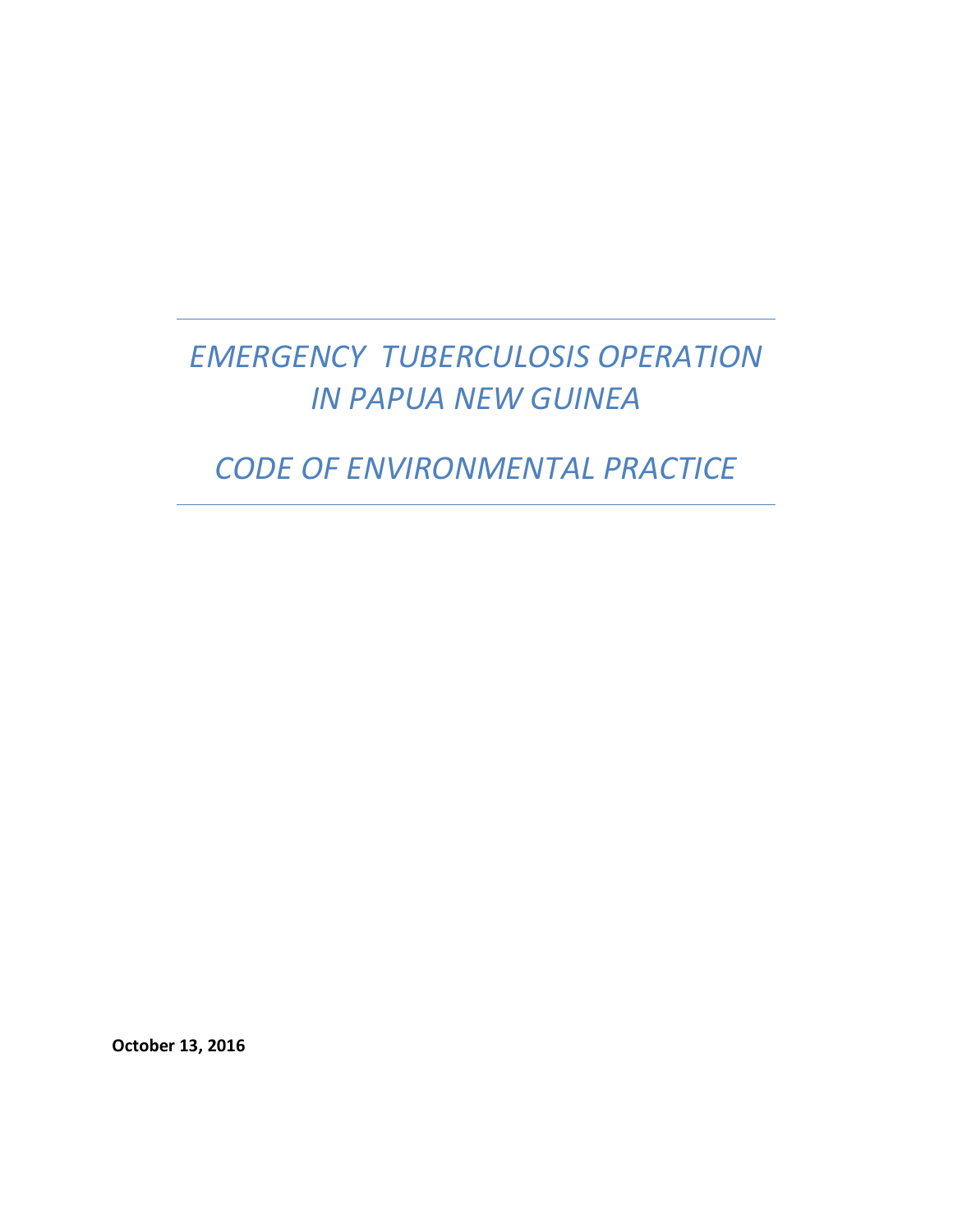# **Introduction**

The Government of Papua New Guinea (GoPNG) and the World Bank are in the process of preparing support for responding to increased tuberculosis (TB) rates through a Credit in the estimated amount of US\$15 million.

The financing would focus on Provinces with high rates of TB, and aim to scale-up or replicate existing successful programs, and support aspects of TB management deemed critical for which current financing is unavailable. This will involve:

- i. Early Detection for Active Tuberculosis Patients, including mass screening of TB on Daru Island and Systematic Screening in National Capital District (NCD);
- ii. Effective treatment of Drug Sensitive and Drug Resistant Tuberculosis including improvements to Clinical Management, and strengthening the Directly Observed Treatment Strategy (DOTS); and
- iii. Strengthening the Government system to manage the TB response

As this project is in response to the outbreak of Drug Sensitive and Drug Resistant TB in PNG, project targeting is based on the areas with the highest numbers of active TB patients according to existing data. These have been identified as Daru Island in Western Province, and the National Capital District.

The National Department of Health (NDoH) will be the Implementing Agency, and will procure Contractor/s as the end entity, to undertake the components of the project.

The Code of Environmental Practice (COEP) has been developed for (a) minor impact and small scale physical interventions, such as the placement of a container laboratory at the Port Moresby General Hospital; (b) infection control and medical waste management at facilities receiving support for the early detection and treatment of tuberculosis which may be financed by the World Bank; and (c) carrying out community consultations during the implementation of early detection and treatment of tuberculosis in communities targeted for such support.

The COEP is intended to ensure compliance with PNG National Law and World Bank Safeguard Policies and provides guidance regarding the safeguard measures to be carried out by (a) the contractor during the minor physical activities; and (b) health care workers in carrying out infection control and proper hazardous waste disposal, including health care waste management. It also covers the principles of community consultation and grievance redress which is expected to be carried out as part of the project design. Performance monitoring will be conducted on a semi-annual basis, and findings will be included in the regular progress reports, and will be disclosed.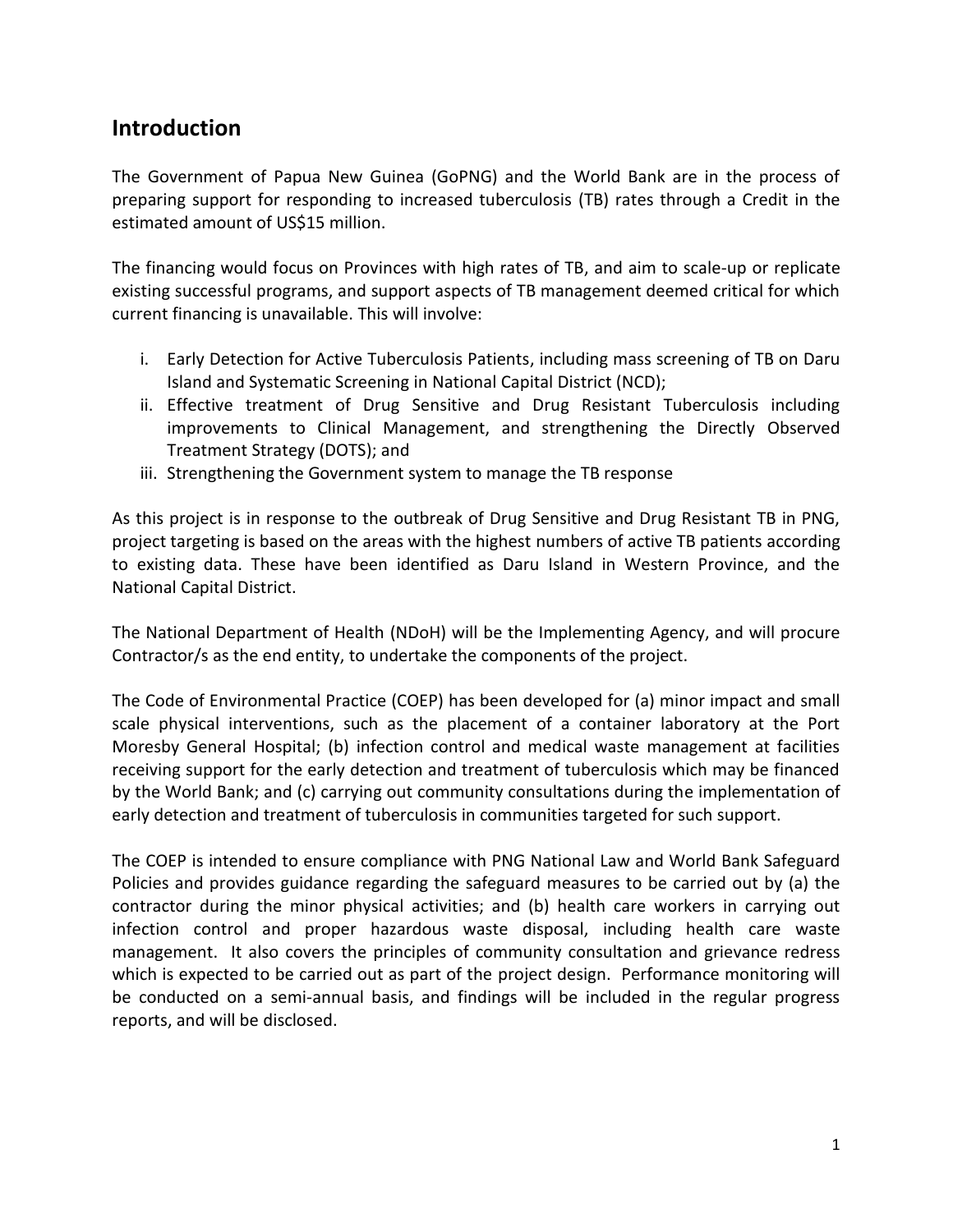#### **What does this COEP cover?**

The objective of this Code of Environmental Practice (COEP) is to establish general guidelines for potential environmental and social impacts of the Drug Resistant Tuberculosis Emergency Operation in Papua New Guinea. It provides principles and minimum standards that shall be met in (a) site preparation necessary for placement of a container laboratory; (b) practicing infection prevention and control (including health care waste management) at sites targeted for support under the Project; and (c) consultation with communities in the implementation of early detection and treatment of tuberculosis. This COEP shall be read in conjunction with:

- NCD Waste Management Policy  $1$
- Public Health Act 1987
- National TB Treatment Guidelines
- National Health Services Standards
- Water & Sanitation Act
- Water & Sanitation Policy
- Environmental Act 2000

 $\overline{a}$ 

All sites supported under this Project are required to comply with the National Health Services Standards of Papua New Guinea and this COEP.

<sup>&</sup>lt;sup>1</sup>The [NCDC Waste Management Services Group,](http://ncdc1.pngclients.com/services/waste.html) acknowledges that "there is lack of appropriate and specific policy guidelines on solid, liquid and hazardous waste management – relevant and responsive to the local need of the community. This creates an unstable working environment not only for the operational aspect of waste management but also the established procedures in engaging contractors". This COEP is intended to fill these policy shortcomings, and provide the guidance necessary to manage hazardous and medical waste associated with this project.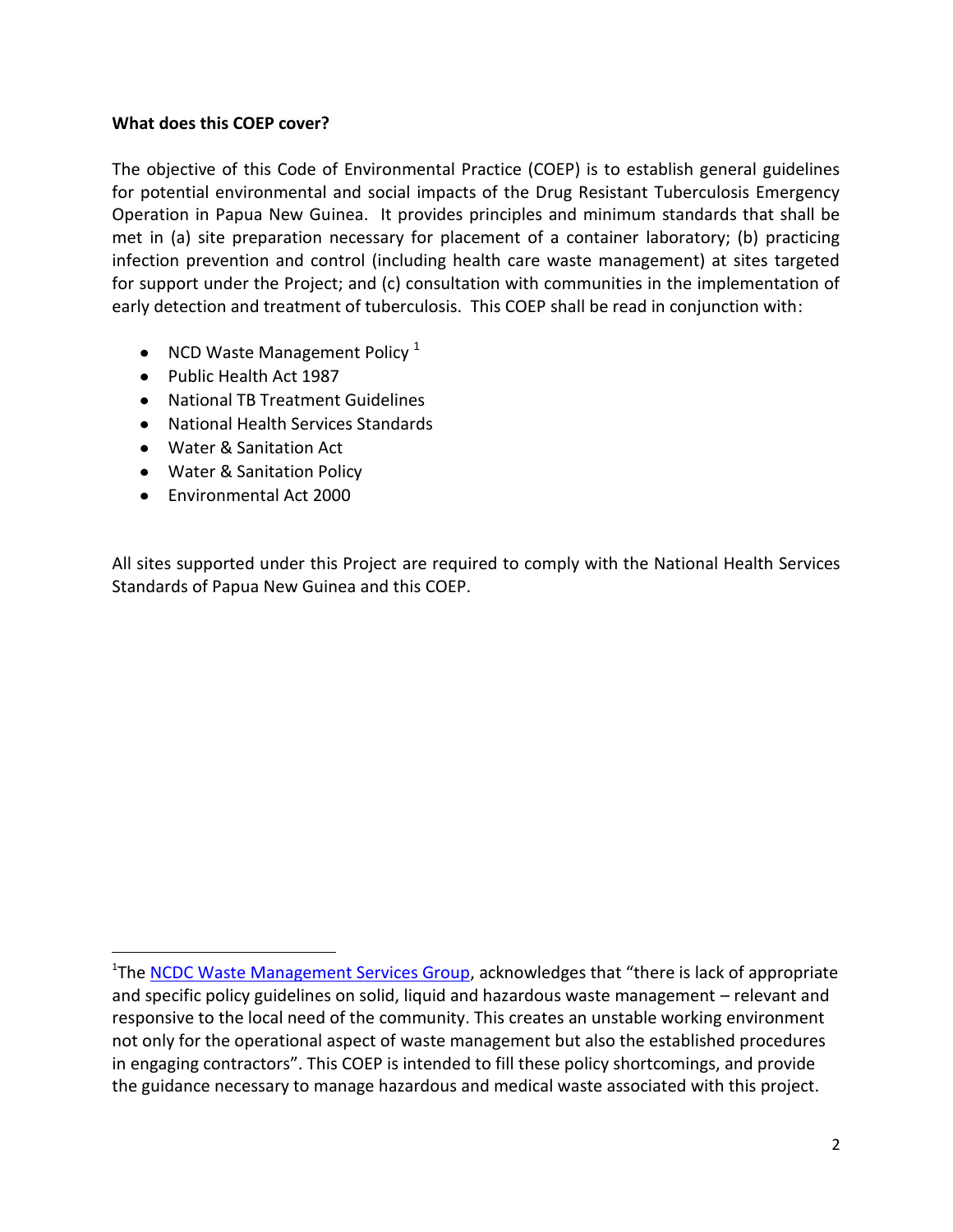# **1. Minor Site Works (relating to Project Construction)**

Minor physical works will be undertaken as part of this project. This will consist of the installation of two shipping containers to nominated sites with the Port Moresby and Daru General Hospital. The containers will act as laboratories for the testing and treatment of active TB patients, and will be connected to urban services within the hospital grounds. Level, vacant sites exist within both hospital holdings, to accommodate the containers. Physical works will consist of very minor site preparation in order to install the laboratories.

Sections of the COEP relating to site works will be included as a separate annex in the bidding and contract documents. The Contractor will be made aware of and commit to this obligation and know that cost for implementation of the proposed measures is part of the construction cost.

**General Environmental Codes of Practice** (applicable to most construction activities) for environmental protection/impact mitigation measures for the following during construction:

- **i. Noise:**
	- (a) Plan activities in consultation with communities so that noisiest activities are under taken during periods that will result in least disturbance;
	- (b) Noise levels should be maintained within the national permissible limits/standards and limited to restricted times agreed to in the permit;
	- (c) Use noise-control methods such as fences, barriers or deflectors (such as muffling devices for combustion engines) and select equipment with lower sound power levels where possible;
	- (d) Minimize transportation of construction materials through community areas during regular working time; and
	- (e) Maintain a buffer zone (such as open spaces, row of trees or vegetated areas) between the project site and the residential and hospital areas to lessen the impact of noise to the patients, visitors, and staff.

### **ii. Soil Erosion:**

- (a) Implement suitable project design (e.g., establish appropriate erosion and sediment control measures) to minimize soil erosion
- (b) Use mulch, grasses or compacted soil to stabilize exposed areas; and
- (c) Once work is completed, the construction area should be covered with topsoil and re-vegetation (plant grass, fast-growing plants/bushes/trees).

## **iii. Air Quality:**

- (a) Minimize dust from exposed work sites by applying water on the ground regularly;
- (b) Do not burn site clearance debris (trees, undergrowth) or construction waste materials; and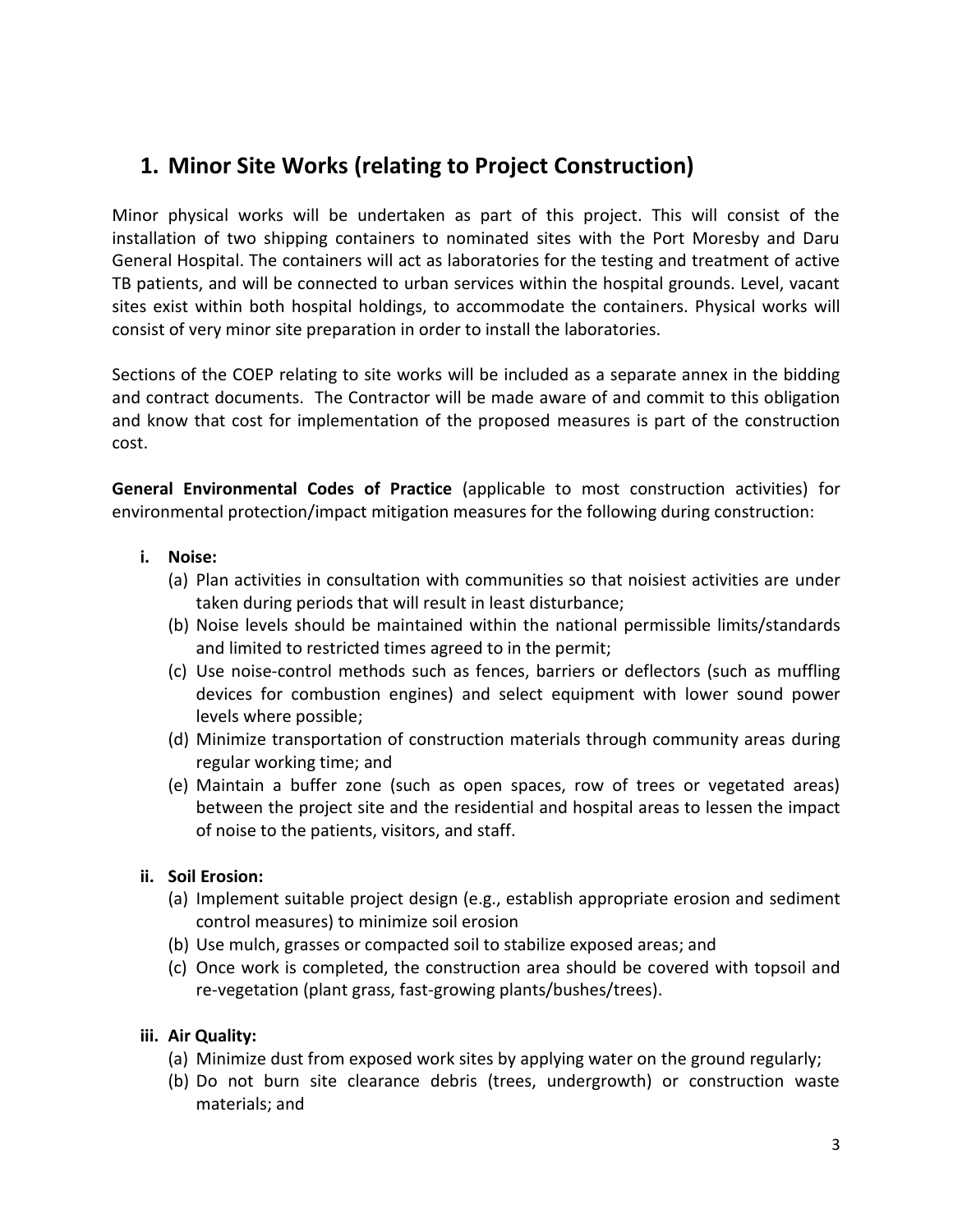(c) Keep stockpile of aggregate materials covered to avoid suspension or dispersal of fine soil particles during windy days or disturbance from stray animals.

#### **iv. Water Quality:**

- (a) Activities should not affect the availability of water for drinking and hygienic purposes;
- (b) No construction materials, solid wastes, toxic or hazardous materials should be poured or thrown into water bodies for dilution or disposal; and
- (c) The flow of natural waters should not be obstructed or diverted to another direction, which may lead to drying up of river beds or flooding of settlements.

#### **v. Solid and Hazardous Construction Waste:**

- (a) Collect and transport construction waste to appropriately designated/hazardous waste controlled sites; if these sites are unavailable, devise another procedure which will appropriately handle and dispose of hazardous waste
- (b) Maintain waste (including soil for foundations) at least 300 meters from rivers, streams, lakes and wetlands;
- (c) Use secured area for refueling and transfer of other toxic fluids distant from settlement area and ideally on a hard/non-porous surface;
- (d) Train workers on correct transfer and handling of fuels and other substances and require the use of gloves , boots, aprons, eyewear and other protective equipment for protection in handling highly hazardous materials; and
- (e) Collect and properly dispose of small maintenance materials such as oily rags, oil filters, used oil, etc.

#### **vi. Workers' Health and Safety:**

Workers' Health and Safety procedures must be compliant with the World Bank's Environmental and Social Safeguard Guidelines and PNG Law. Minimum Requirements include:

- (a) Provide personal protective gear for workers as necessary (gloves, dust masks, hard hats, boots, goggles), etc;
- (b) Keep worksite clean and free of debris on daily basis;
- (c) Keep corrosive fluids and other toxic materials in properly sealed containers for collection and disposal in properly secured areas;
- (d) Ensure adequate toilet facilities for workers from outside of the community;
- (e) Rope off construction area and secure materials stockpiles/ storage areas from the public and display warning signs. Do not allow children to play in construction areas;
- (f) Fill in all earth borrow-pits once construction is completed to avoid standing water, water-borne diseases and possible drowning; and
- (g) Each construction sub-project to have a basic first-aid kit with bandages, antibiotic cream, etc.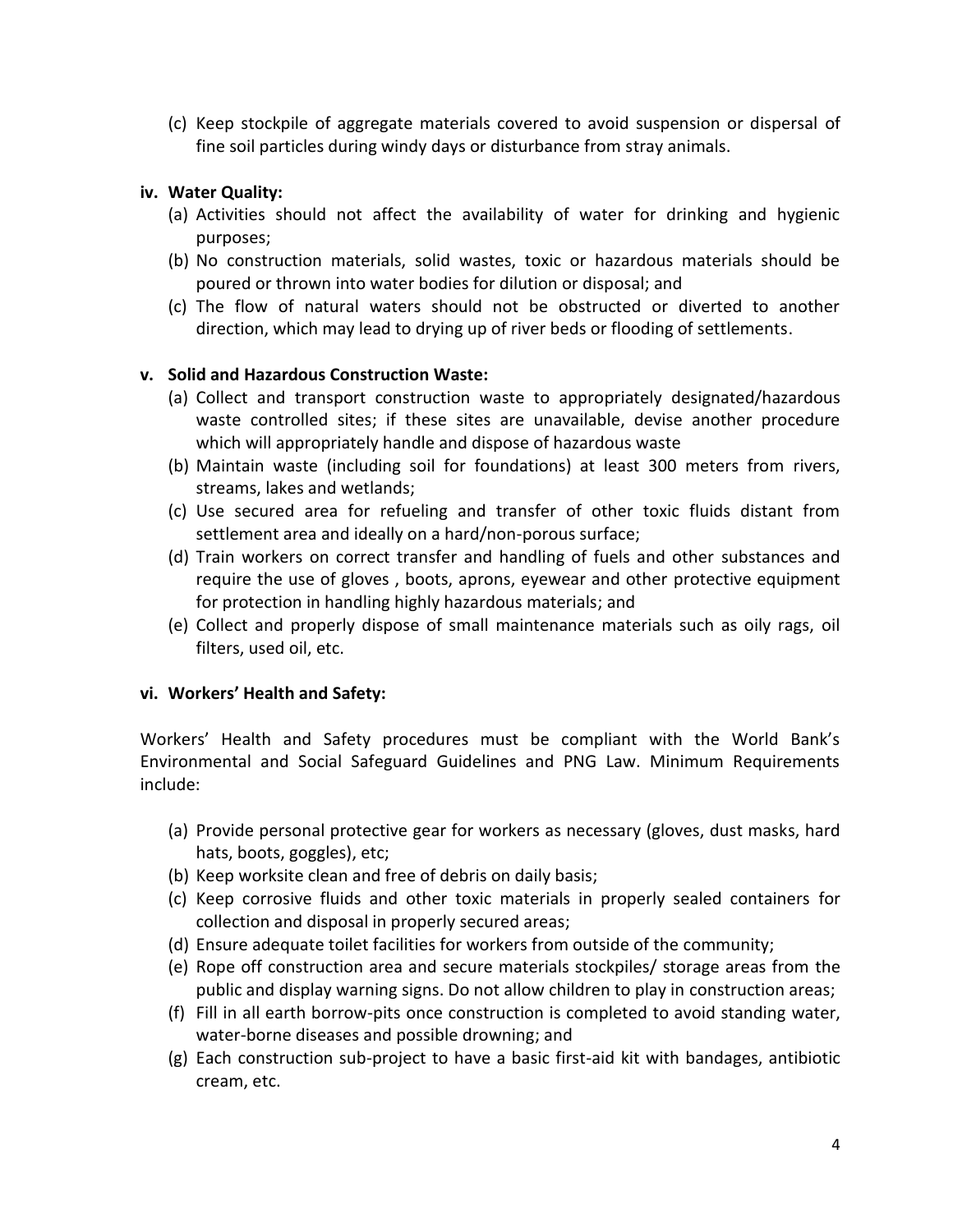# **2. Health Care Waste Management**

This section of the COEP relates to infection prevention and control (including health care waste management) at sites and facilities which will be supported through World Bank financing, as well as appropriate treatment and disposal of medical wastes arising from project activities.

Hazardous waste can be broadly defined as any material that cannot be used further or is unwanted, and poses a risk to the community or to the environment if not properly handled. These materials include, but are not limited to, chemical, biological and radioactive wastes, sharps, contaminated glassware, balancing/dilution pit waste and some waste products generated during building maintenance, construction and demolition works. Each hazardous waste stream requires special handling to protect the health and safety of personnel generating and handling the waste, their colleagues and the wider community.

In addition to the Policies and Guidelines which have been prepared by the Government relating to health care waste management, the general hospitals which are located in the Project target areas, all have Standard Operating Procedures which include a section on infection prevention and control. Following is a list of the current Policies and Guidelines, as well as an indication of those which are in the process of being revised or updated:

- NCD Waste Management Policy
- Public Health Act 1987
- National TB Treatment Guidelines
- Water & Sanitation Act
- Environmental Act 2000
- Infection Prevention Policy Guidelines for Health Facilities 2008: currently under revision  $\bullet$

Contractors engaged by the NDOH will be required, as part of the procurement process, to prepare Health Care Waste Management Plans (HCWMP). These Plans will provide details of the how the full waste stream will be managed. At a minimum, all hazardous waste is to be collected at least weekly from all sites producing waste, including BMUs and Container Laboratories. Specialist hazardous waste contractors will be used to collect, re-pack (if necessary), transport, treat and dispose of the hazardous wastes in accordance with legislative requirements.

### **Storage, transport and spills**

Plastic bags for the collection of clinical and biological wastes other than sharps should:

Have sufficient strength to safely contain the waste class they are designated to hold;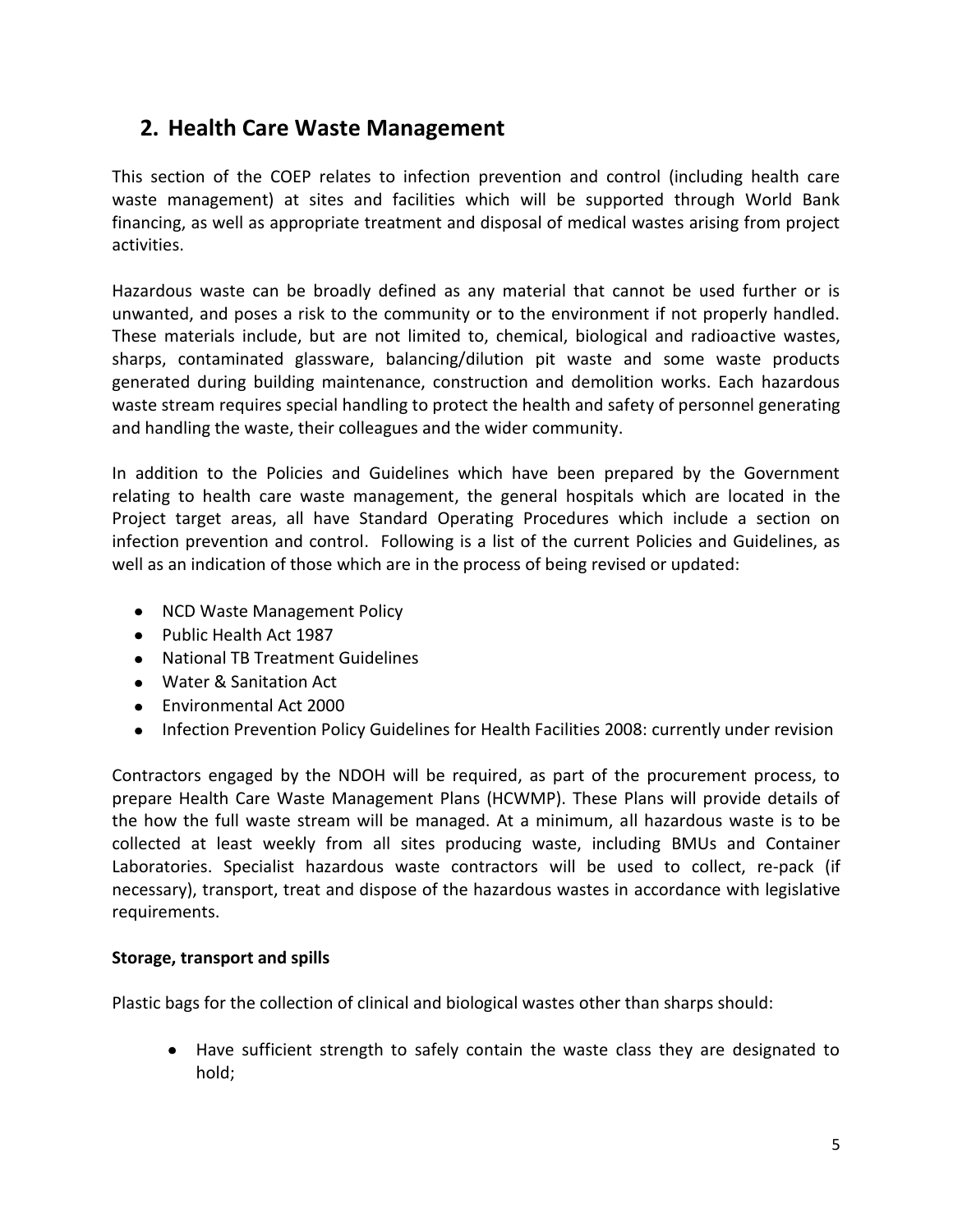- Be suitable for the purpose, i.e. if to be heat sterilized they must be able to withstand high temperatures and allow steam to penetrate;
- Not be filled to more than two-thirds of their capacity;
- Allow for secure final closure when the bag is filled to a maximum of two-thirds of its capacity or 6kg, whichever is lesser; and
- Not be secured with staples or any other closure devices with sharp points or edges.

The storage of clinical and biological wastes prior to disposal would be minimized. Wastes would be treated as soon as possible after generation. When storage is required, the area selected would minimize exposure to the waste and prevent increases in the numbers of potentially harmful organisms present. For this reason refrigeration may be required. The storage area should also be kept secure at all times, be vermin-free, and be regularly cleaned and disinfected.

The HCWMP at particular sites, including Daru Island, Western Province, and NCD, will be included as an Annex in Contractor Documents if applicable.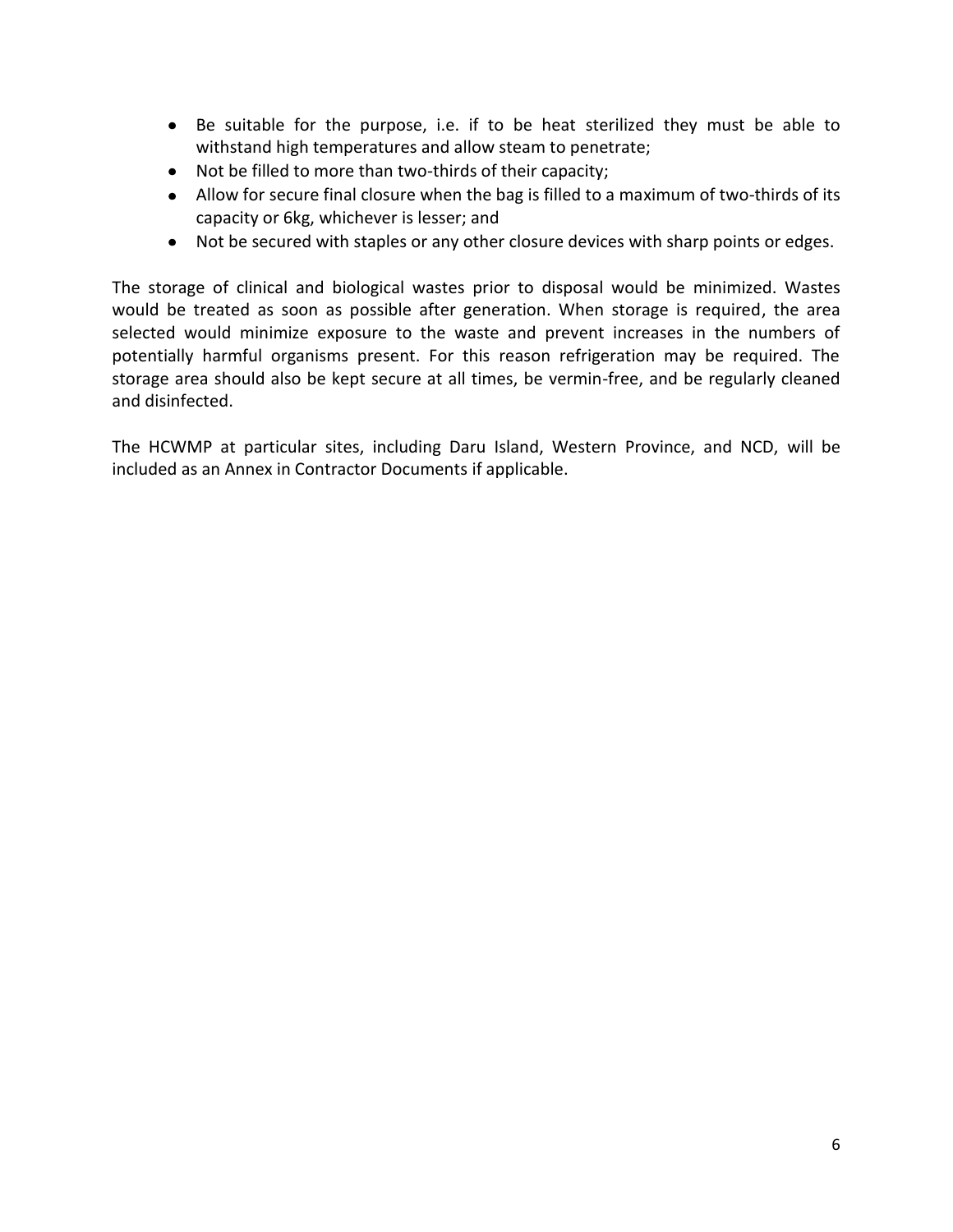# **3. Infection Prevention and Control**

### **National Tuberculosis Infection Control Guidelines**

Infection control procedures meeting or exceeding international good practice requirements will be submitted with contractor bids/proposals. An overview of issues and practice guidelines is provided below:

In any health facility, when a smear positive TB patient enters, he/she breathes out or coughs out droplets containing infectious bacilli. These are small droplet nuclei containing TB bacilli at its core and it is usually invisible to the naked eye.

Sunlight quickly kills TB bacilli, so a room where there is plenty of natural light will have faster killing of TB bacilli by the sunlight. Attending to coughing patients quickly from outpatients, treatment rooms and other venues in health facilities reduces transmission of TB.

The following are methods of air-borne infection control to be used in health facilities:

- 1. Patient triage and organization of patient flow.
- 2. Ensuring adequate ventilation into rooms.
- 3. Patient education and cough etiquette.
- 4. Sputum collection and management of hazardous bio-medical waste.
- 5. Take measures to decrease personal occupational risk as a health worker.

To reduce chances of TB transmission, it is advisable to quickly attend to coughing patients or suspected TB patients as these are likely to be smear positive patients and thus reduce the time spent by them in the health facility. Have separate waiting areas for patients with cough and do not let them mingle freely with children and/or immuno-compromised patients such as HIV positive patients. Prepare, install and maintain bio-hazard signs for areas where TB patients are examined and preferably keep these areas as 'No thoroughfare' areas.

All health facility rooms should be designed to allow good movement of air in all rooms which are accessible to smear positive TB patients.

Some health facilities may use mechanical ventilation systems – these may consist of one of the following:

- 1. Exhaust fans A fan which sucks air out of the room is installed at a window.
- 2. Local filter units for specific rooms or isolated areas.
- 3. Central ventilation mechanisms with air handling units and HEPA filter.
- 4. A mechanical ventilation unit that usually consists of:
	- a) A fan or a motorized unit which helps to suck air out of the room;
	- b) An air filter at the point of exhaust; and/or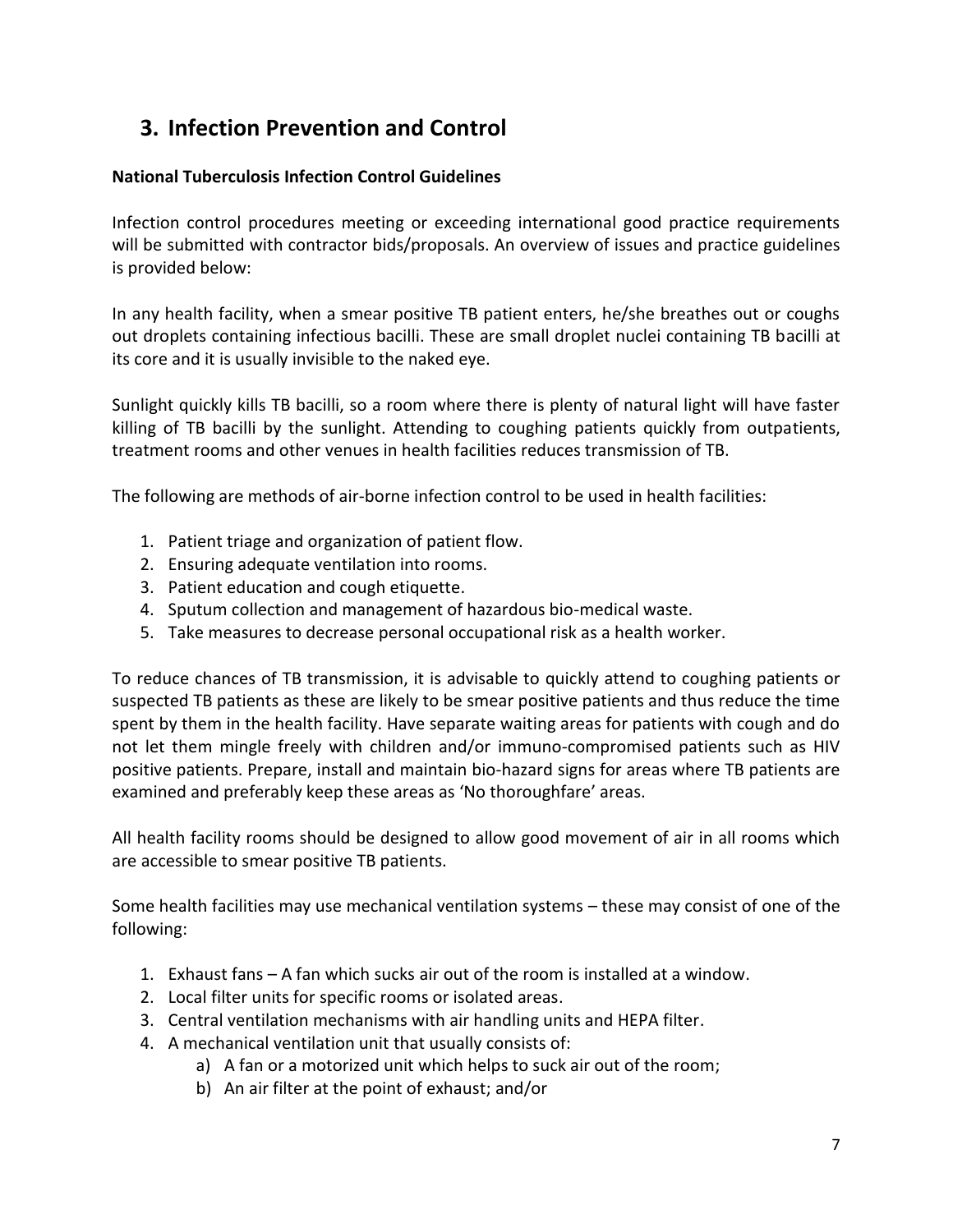c) Sometimes, a germicidal irradiation mechanism such as UV lights.

To improve ventilation and decrease the risk of infection in the facility:

- 1. Check that all windows and doors can be opened and are easy to keep open.
- 2. Check that doors allow some airflow, even when closed. Doors on examination and treatment rooms can be trimmed to increase air flow below them even when closed.
- 3. Check that all exhaust fans and air conditioners are in good working order and clean. Clean dirty fans, and repair or replace broken fans. Keep exhaust fans on. If there is an air conditioner, check that its filter is kept clean.
- 4. Place fans in windows to blow room air to the outdoors. Window fans should be placed in locations so they add to natural ventilation currents. However, check where the fan will be blowing the air: it should not blow into a patient waiting area or hall where people would breathe that air.
- 5. Keep doors, windows and skylights open and allow air to blow into and out of the building.

Sputum collection is an activity which can be carried out with managable risks. Omitting to take certain precautions could increase risk of TB transmission at the time of sputum collection and during handling of sputum in labs. At all times, those collecting sputum should follow the precautions below:

- 1. Encourage patients to cough for sputum in open well ventilated, sunny areas. Do not use poorly ventilated, closed or poorly lit closed rooms or corridors or even toilet facilities.
- 2. Never stand in front of a coughing patient when observing a patients sputum collection.
- 3. Stand upstream of wind-direction when patient is coughing to bring out sputum. Keep good cross ventilation in the rooms.

### **Summary on the TB Infection Control Guideline:**

Key elements of infection control activities that should be implemented in all health care settings include:

## **A. Administrative Controls**:

- 1. Training of health care workers on infection control policies.
- 2. Placement of written guidelines within all TB and HIV care facilities.
- 3. Triaging to find symptomatic TB patients and improve patient flow.
- 4. Separating infectious TB patients/suspects from other patients.
- 5. Early diagnosis and treatment of TB patients.
- 6. Reducing lengths of exposure of TB patient in the health care facility through reduced hospitalization and prompt attendance to TB patients.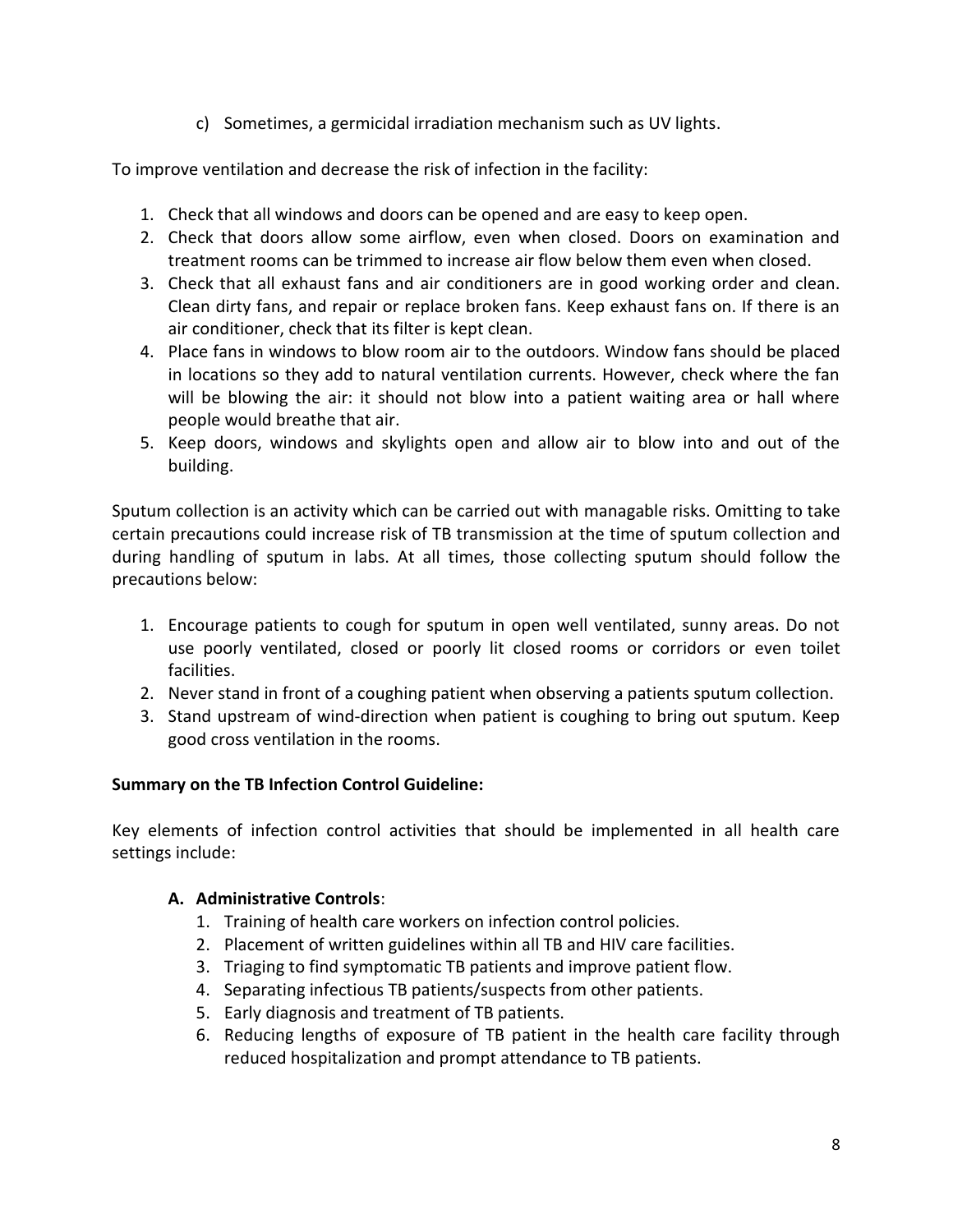- 7. Training and encouraging all patients and relatives attending health care settings on cough etiquette, respiratory and general hygiene and minimizing potential exposures to other vulnerable patients.
- 8. Establishing a system for monitoring and evaluation of infection control activities.

**B. Environmental Controls**: Ensuring good ventilation in rooms and places where patients access through mechanical (ceiling fans, exhaust fans, etc.) and natural (wind & sunlight) ventilation. There should be good movement of air in all rooms accessible to smear positive TB patients. Good movement of air in all rooms helps the infection containing aerosols to disseminate quickly from the ambient air. The use of good cross ventilation and natural air-flow and sunlight can kill TB bacilli and stop TB transmission in health care facilities.

### **C. Personnel Protection Controls**:

- 1. Use of respirator masks such as N95 masks by the health worker when available. The normal surgical mask offers no protection to the wearer but is beneficial if it is worn by the infectious TB patients.
- 2. HIV care and treatment (ART, CPT, IPT) of health workers living with HIV and regular TB screening and relocate them to areas with minimum risk of TB transmission.
- 3. Regular screening of health workers for TB and relocation of health workers with active TB to non HIV care facilities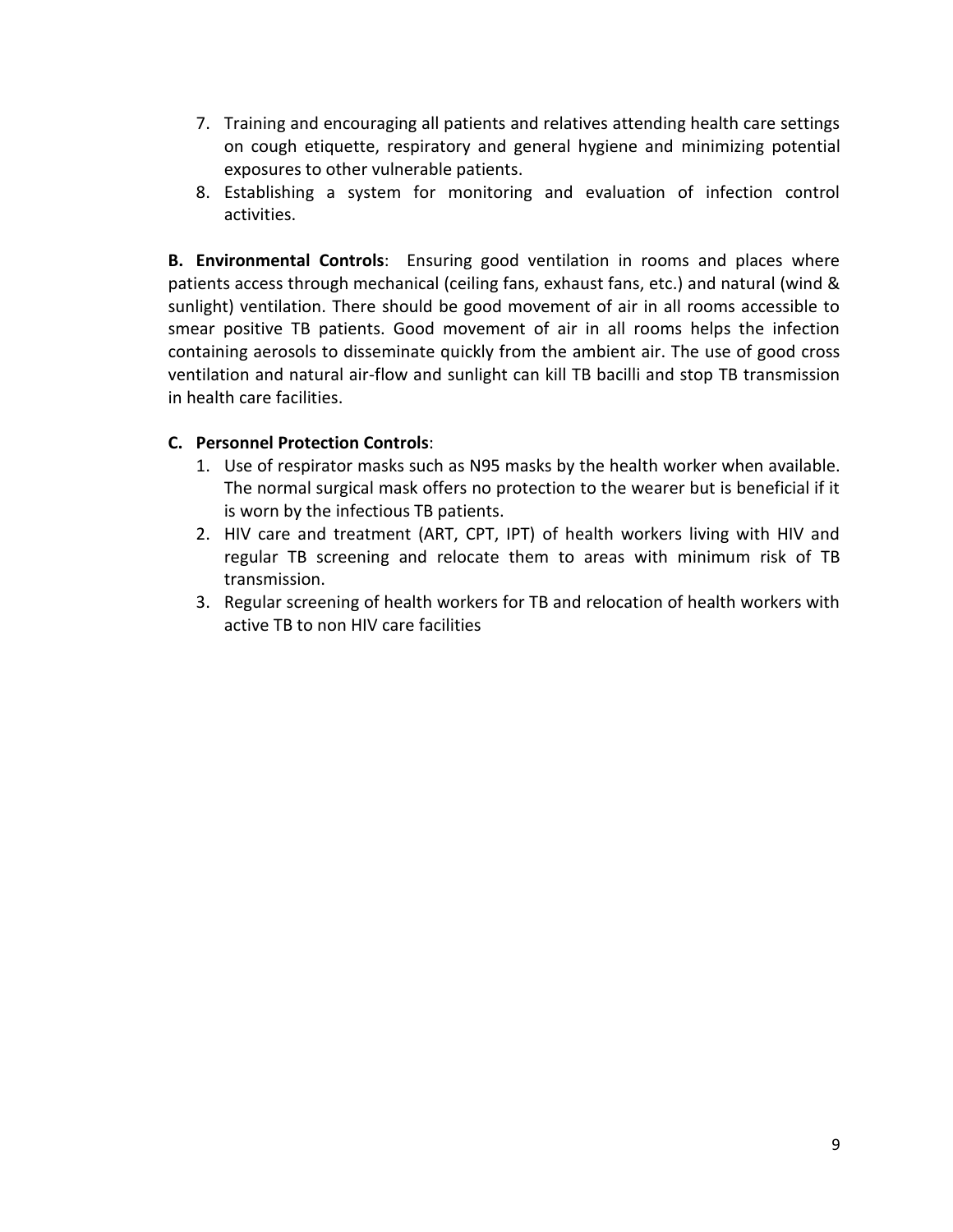# **4. Communications Strategy and Grievance Redress**

This Code outlines communications strategies used by NDOH and the GoPNG to communicate public health related activities to affected communities, including infection prevention. A Communications Strategy is to be developed in partnership with NDOH and the relevant Contractor so that all affected communities fully understand the project and who is responsible for each activity. In particular, this Strategy will ensure that the Grievance Redress Process is clearly articulated.

Below are mechanisms currently used to provide information about TB. This section also outlines the Grievance Redress Mechanisms currently employed by the NDOH and how these will be made available to affected communities.

### National TB Treatment Protocol 2011

"Communication" is the process people use to exchange information about TB. This could make use of some sort of media or channels of communication. In the context of programme communication, this is related to creating awareness and empowering people to take action. The main forms of TB communication that health workers will need to be familiar with in PNG includes posters which corrects common misconception, TB brochures and information cards.

#### Tuberculosis Strategic Plan 2015-2020

Information on TB will be transmitted to communities through community awareness activities dovetailed with outreach activities organized by Provinces. Standardized community level information guides developed by the National Tuberculosis Plan will be used by health workers and liaison officers to deliver the needed culturally sensitive information, including those appropriate to indigenous persons, to communities. Radio Doctor through local radio stations, Church gatherings and Haus Krai will also provide information on TB. Community TB Associations have also been formed and are expected to be used as a medium to transfer information to affected communities.

### Communications with Indigenous People

All people in PNG are considered by the World Bank as Indigenous. The Communications Strategy will be prepared early in project implementation and will include a specific section on this issue. All project information will be communicated to affected communities in a culturally appropriate manner, reflecting the protocols stated here.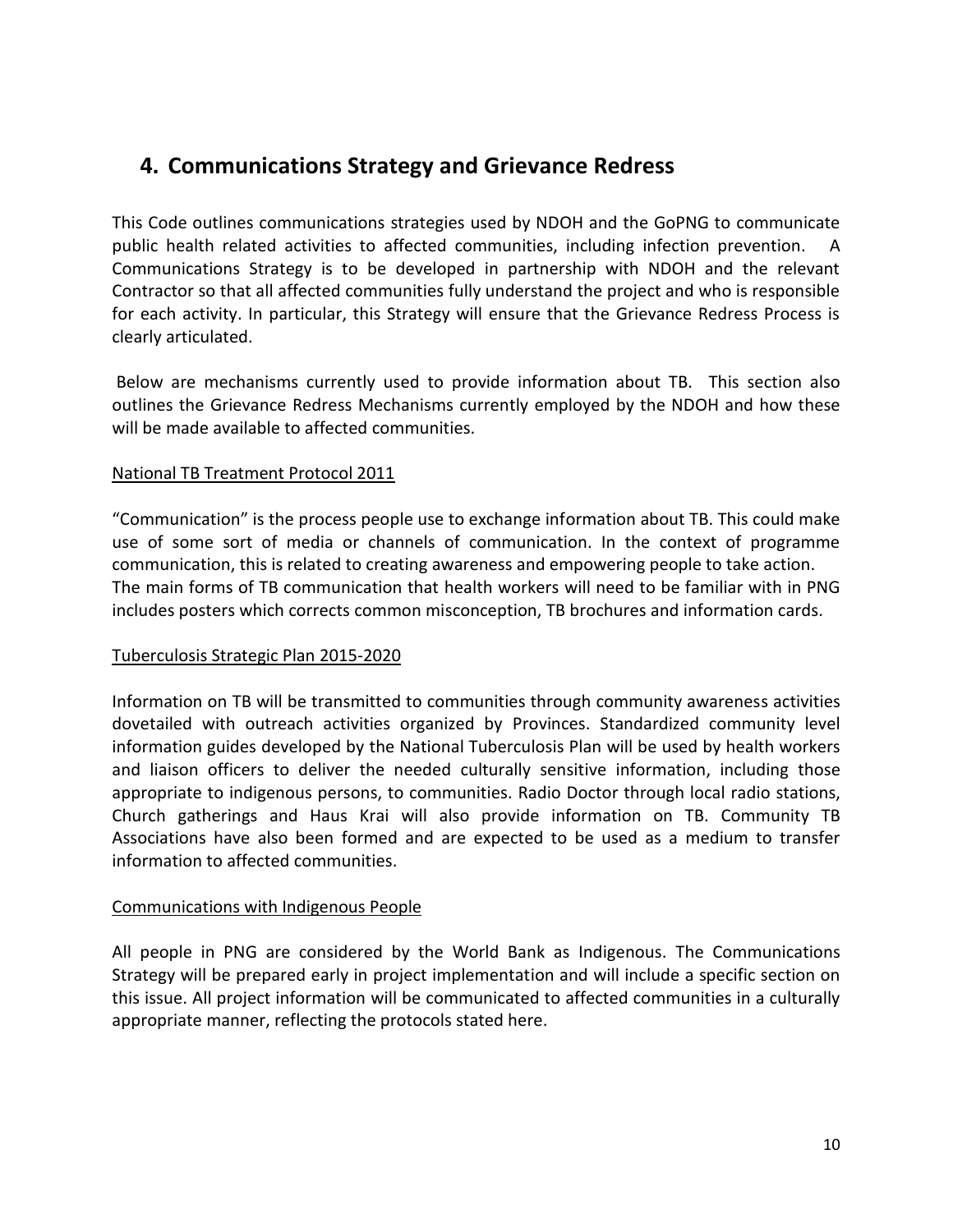#### Management of Patient Information and Records

Documentation in health care records must provide an accurate description of each patient/ client's episodes of care or contact with health care personnel. The policy requires that a health care record is available for every patient/client to assist with assessment and treatment, continuity of care, clinical handover, patient safety and clinical quality improvement, education, research, evaluation, medico-legal, funding and statutory requirements.

Only approved health care personnel, including those who provide assessment, diagnosis, treatment and ongoing care, will have access to patients' confidential health records. Anyone who is not an approved health care personnel may be granted restricted access to patient information in accordance with legislative requirements.

To preserve patient confidentiality, the e-health system which will be designed with support under the World Bank Project, will include mechanisms to ensure this aspect is addressed in accordance with PNG laws and global best practice.

#### Grievance Redress

The NDOH will ensure that Grievance Redress Procedures are included in the Communications Strategy, and that these Procedures are accessible to all affected communities.

The NDOH will particularly ensure that Grievance Redress Procedures are accessible to Indigenous People, including, where necessary, translation into all appropriate languages, and the use of multiple mediums of communication including letters, phone lines, email and others where appropriate.

The Contractor will also be required to develop their own Grievance Redress Systems and is expected to outline these in bid documents.

At a minimum, the first point of grievance redress must be a locally appointed grievance redress manager within the BMU; this will most likely be the Manager of the BMU. This person will receive all grievances from the community, and will determine whether to escalate the grievance to a higher power, or resolve the grievance locally.

The World Bank also houses a Grievance Redress Service, which ensures that complaints to the World Bank are being promptly reviewed and addressed by the responsible units in the World Bank. The objective is to make the World Bank more accessible for project affected communities and to help ensure faster and better resolution of project-related complaints. Details pertaining to the World Bank Grievance Redress Service will be included in communications with affected communities.